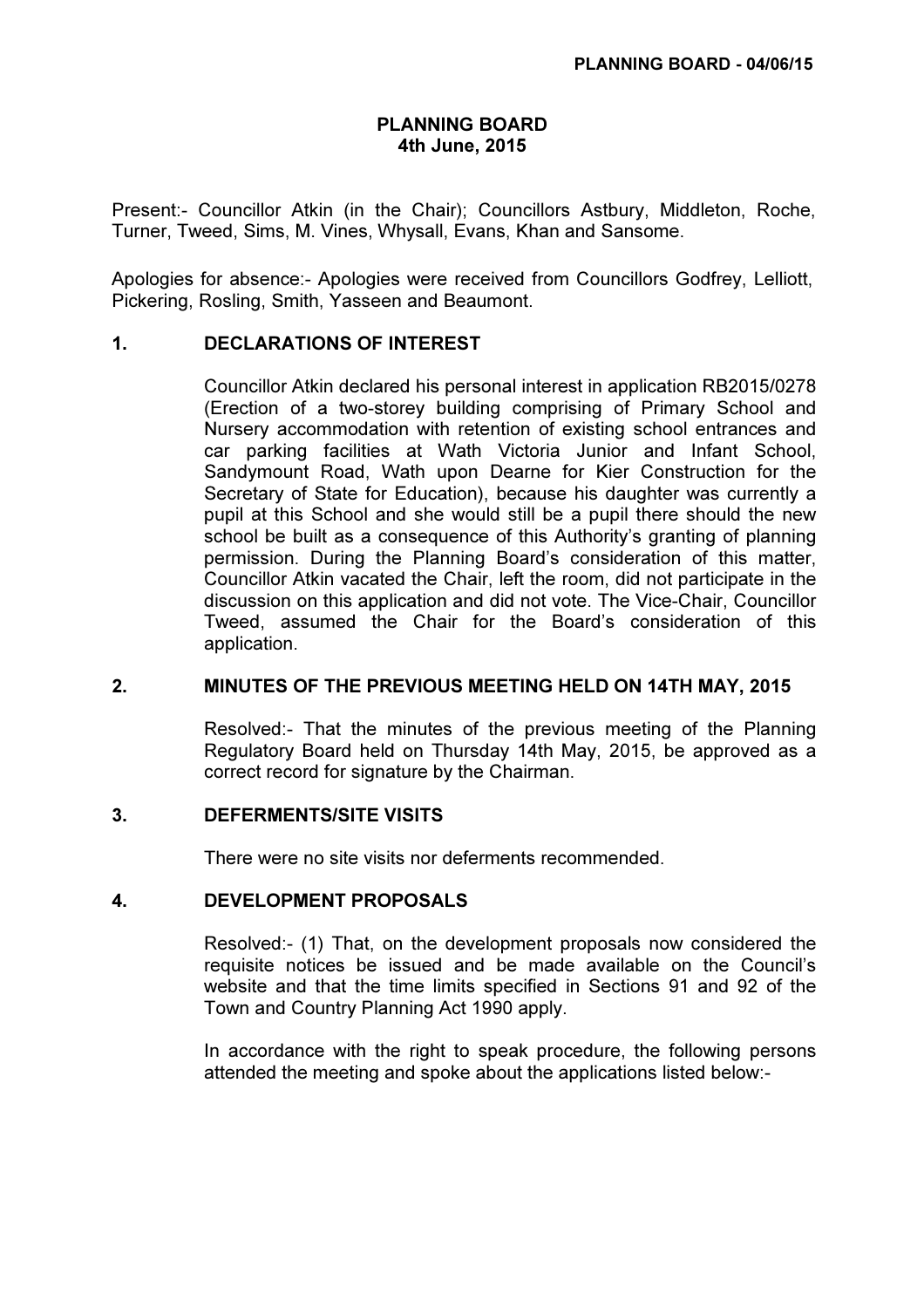- Details of the erection of 66 No. dwellinghouses (reserved by outline RB2014/0775) at Waverley New Community Site, High Field Spring, Catcliffe for Harworth Estates Ltd. and Harron Homes (RB2015/0416)

Mrs. C. Kent (agent, on behalf of the applicant Companies)

Application to vary condition 02 (amended plans) imposed by RB2014/0727 (Installation of 2 No. turbines (24.8m hub height and 34.5m tip height)) at Parkcliffe Farm, Morthen Road, Wickersley for Mr. R. Parkes (RB2015/0493)

Parish Councillor P. Thirlwall (objector, on behalf of Wickersley Parish Council) Mr. K. Goodall (objector)

(2) That applications RB2015/0233, RB2015/0278 and RB2015/0434 be granted for the reasons adopted by Members at the meeting and subject to the relevant conditions listed in the submitted report.

(3)(a) That, with regard to application RB2015/0416, the Council shall enter into an Agreement under Section 106 of the Town and Country Planning Act 1990 for the purposes of defining the legal responsibilities of the developer in respect of the following:-

- 10% affordable housing within each application site; and

- the provision of Travel Master cards for each household;

(b) That, subject to the signing of the Section 106 Legal Agreement, the reserved matters for the proposed development shall be approved and shall be subject to the reasons and conditions set out in the submitted report, including the removal of condition 1 (time limits) and an amendment to condition 16 which shall read as follows:-.

#### 16

Prior to the commencement of development a biodiversity mitigation statement, including a schedule for implementation, shall be submitted to and approved by the Local Planning Authority. The statement should include details of all measures given in the Waverley Ecological Checklist – Pre Work Assessment for Housing Development Phases 1G and 1H (19.03.2015) and shall thereafter be implemented in accordance with the agreed statement before the development is brought into use.

(4) That the Planning Board declares that it is not in favour of application RB2015/0493 for the following reasons, with the Chairman and the Vice-Chairman being authorised to agree the final wording of the reason:-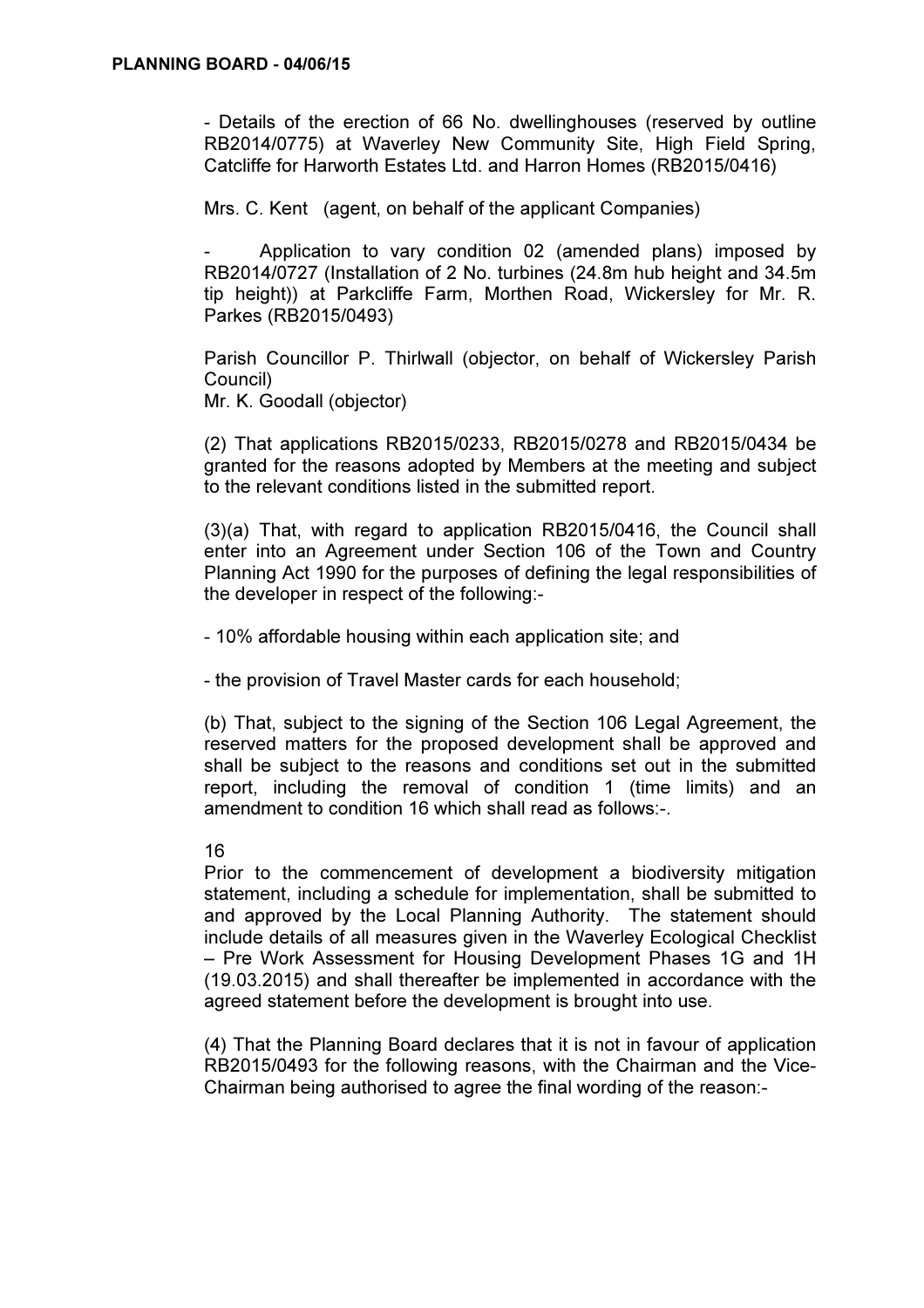No very special circumstances exist to justify an increase in the turbines' blade length such that it will be detrimental to the visual amenity of the locality and the openness of the Green Belt, contrary to the National Planning Policy Framework.

(Councillor Atkin declared his personal interest in application RB2015/0278 (Erection of a two-storey building comprising of Primary School and Nursery accommodation with retention of existing school entrances and car parking facilities at Wath Victoria Junior and Infant School, Sandymount Road, Wath upon Dearne for Kier Construction for the Secretary of State for Education), because his daughter was currently a pupil at this School and she would still be a pupil there should the new school be built as a consequence of this Authority's granting of planning permission. During the Planning Board's consideration of this matter, Councillor Atkin vacated the Chair, left the room, did not participate in the discussion on this application and did not vote. The Vice-Chair, Councillor Tweed, assumed the Chair for the Board's consideration of that application)

## 5. CONFIRMATION OF REVOCATION OF TREE PRESERVATION ORDER NO. 14, 2010 - AT CHURCH VIEW, 19 HIGH STREET, **WHISTON**

 Consideration was given to a report of the Director of Planning and Regeneration Service stating that an Order was made on 3rd September 2010 (Tree Preservation Order No. 14, 2010), as a consequence of concerns about three trees at Church View, 19 High Street, Whiston, within the Whiston Conservation Area. The report noted an appeal had been lodged against the Council's refusal of an application to prune four trees, as well as issues about the validity of the original notice because of an incorrect date included within it. As a consequence, the report stated that in accordance with powers under Section 333(7) of the Town and Country Planning Act 1990, the Council may vary or revoke this Tree Preservation Order and it had been decided to revoke the Order such that a new Order could be made. Members agreed to revoke the Order and noted that a new Tree Preservation Order (No. 1, 2015) had been temporarily placed on the site at Whiston and that a report seeking confirmation of the new Order would be submitted to a future meeting of the Planning Board.

Resolved:- (1) That the report be received and its contents noted.

(2) That, in the light of the administrative error on Tree Preservation Order No. 14, 2010, as now reported, the Planning Board confirms the revocation of this Tree Preservation Order under Section 333(7) of the Town and Country Planning Act 1990.